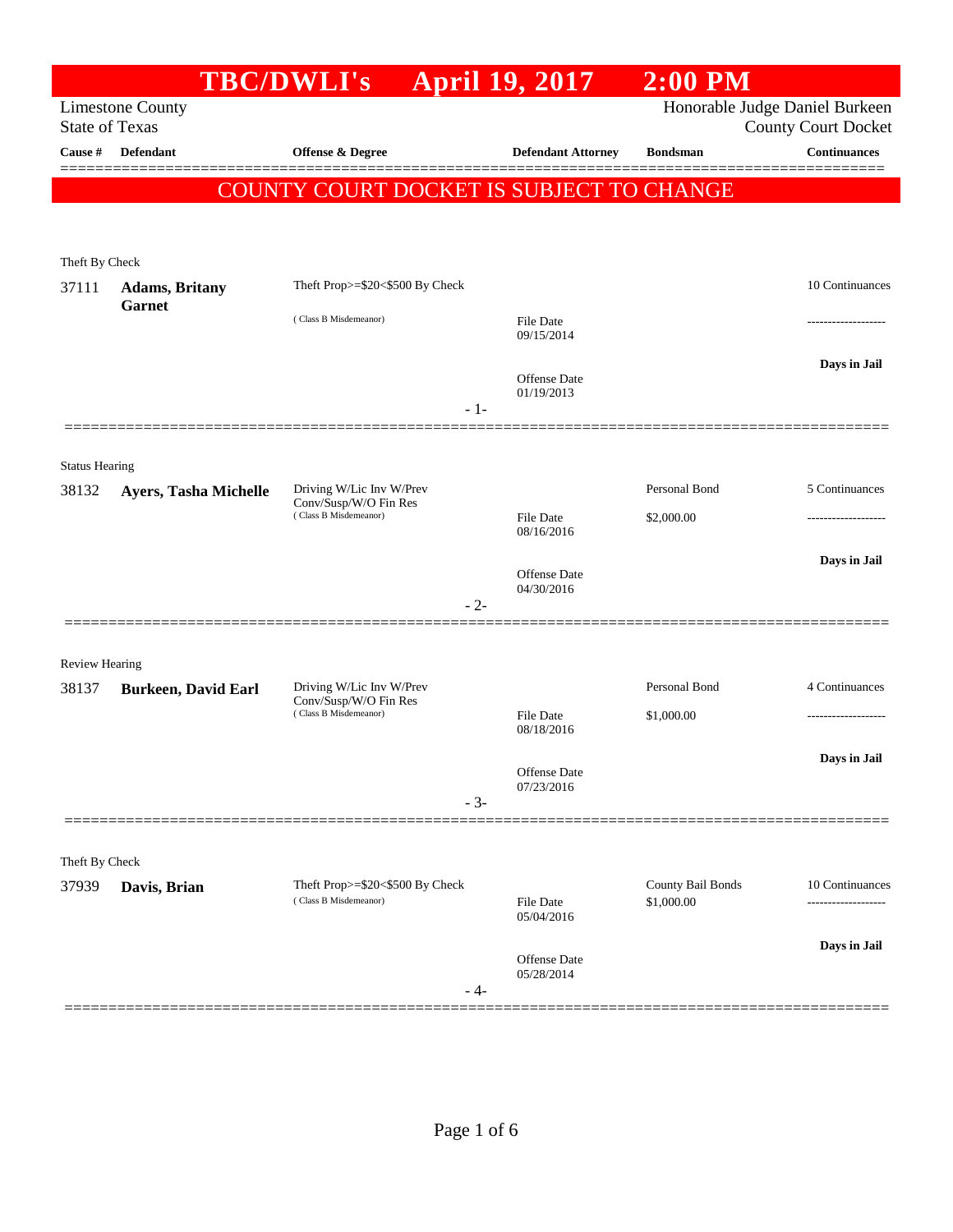|                                                                                    |                       | <b>TBC/DWLI's</b>                                        | <b>April 19, 2017</b>          | $2:00$ PM                               |                                                   |  |
|------------------------------------------------------------------------------------|-----------------------|----------------------------------------------------------|--------------------------------|-----------------------------------------|---------------------------------------------------|--|
| Honorable Judge Daniel Burkeen<br><b>Limestone County</b><br><b>State of Texas</b> |                       |                                                          |                                |                                         |                                                   |  |
| Cause #                                                                            | <b>Defendant</b>      | <b>Offense &amp; Degree</b>                              | <b>Defendant Attorney</b>      | <b>Bondsman</b>                         | <b>County Court Docket</b><br><b>Continuances</b> |  |
|                                                                                    |                       |                                                          |                                |                                         |                                                   |  |
|                                                                                    |                       | COUNTY COURT DOCKET IS SUBJECT TO CHANGE                 |                                |                                         |                                                   |  |
|                                                                                    |                       |                                                          |                                |                                         |                                                   |  |
| Theft By Check                                                                     |                       |                                                          |                                |                                         |                                                   |  |
| 35060                                                                              | Doty, Richard Wayne   | Theft Prop>=\$20<\$500 By Check                          |                                | Ace Bail Bonds - Crockett               | 5 Continuances                                    |  |
|                                                                                    |                       | (Class B Misdemeanor)                                    | <b>File Date</b><br>02/18/2011 | \$1,000.00                              |                                                   |  |
|                                                                                    |                       |                                                          |                                |                                         | Days in Jail                                      |  |
|                                                                                    |                       |                                                          | Offense Date<br>07/25/2010     |                                         |                                                   |  |
|                                                                                    |                       | $-5-$                                                    |                                |                                         |                                                   |  |
|                                                                                    |                       |                                                          |                                |                                         |                                                   |  |
| Theft By Check                                                                     |                       |                                                          |                                |                                         |                                                   |  |
| 36096                                                                              | Doty, Richard Wayne   | Theft Prop>=\$20<\$500 By Check<br>(Class B Misdemeanor) | <b>File Date</b>               | Ace Bail Bonds - Crockett<br>\$1,000.00 | 5 Continuances<br>.                               |  |
|                                                                                    |                       |                                                          | 10/25/2012                     |                                         |                                                   |  |
|                                                                                    |                       |                                                          | <b>Offense Date</b>            |                                         | Days in Jail                                      |  |
|                                                                                    |                       | $-6-$                                                    | 12/06/2010                     |                                         |                                                   |  |
|                                                                                    |                       |                                                          |                                |                                         |                                                   |  |
| Theft By Check                                                                     |                       |                                                          |                                |                                         |                                                   |  |
| 37941                                                                              | <b>Evans, Quincey</b> | Theft Prop>=\$20<\$500 By Check                          |                                | Personal Bond                           | 9 Continuances                                    |  |
|                                                                                    | Charles, Jr.          | (Class B Misdemeanor)                                    | <b>File Date</b>               | \$1,000.00                              |                                                   |  |
|                                                                                    |                       |                                                          | 05/04/2016                     |                                         |                                                   |  |
|                                                                                    |                       |                                                          | <b>Offense Date</b>            |                                         | Days in Jail                                      |  |
|                                                                                    |                       | $-7-$                                                    | 02/06/2015                     |                                         |                                                   |  |
|                                                                                    |                       |                                                          |                                |                                         |                                                   |  |
| Theft By Check                                                                     |                       |                                                          |                                |                                         |                                                   |  |
| 37787                                                                              | Flores, Israel, III   | Theft Prop>=\$20<\$500 By Check                          |                                | County Bail Bonds                       | 1 Continuances                                    |  |
|                                                                                    |                       | (Class B Misdemeanor)                                    | <b>File Date</b><br>01/25/2016 | \$1,000.00                              |                                                   |  |
|                                                                                    |                       |                                                          |                                |                                         | Days in Jail                                      |  |
|                                                                                    |                       |                                                          | Offense Date<br>04/19/2014     |                                         |                                                   |  |
|                                                                                    |                       | $-8-$                                                    |                                |                                         |                                                   |  |
|                                                                                    |                       |                                                          |                                |                                         |                                                   |  |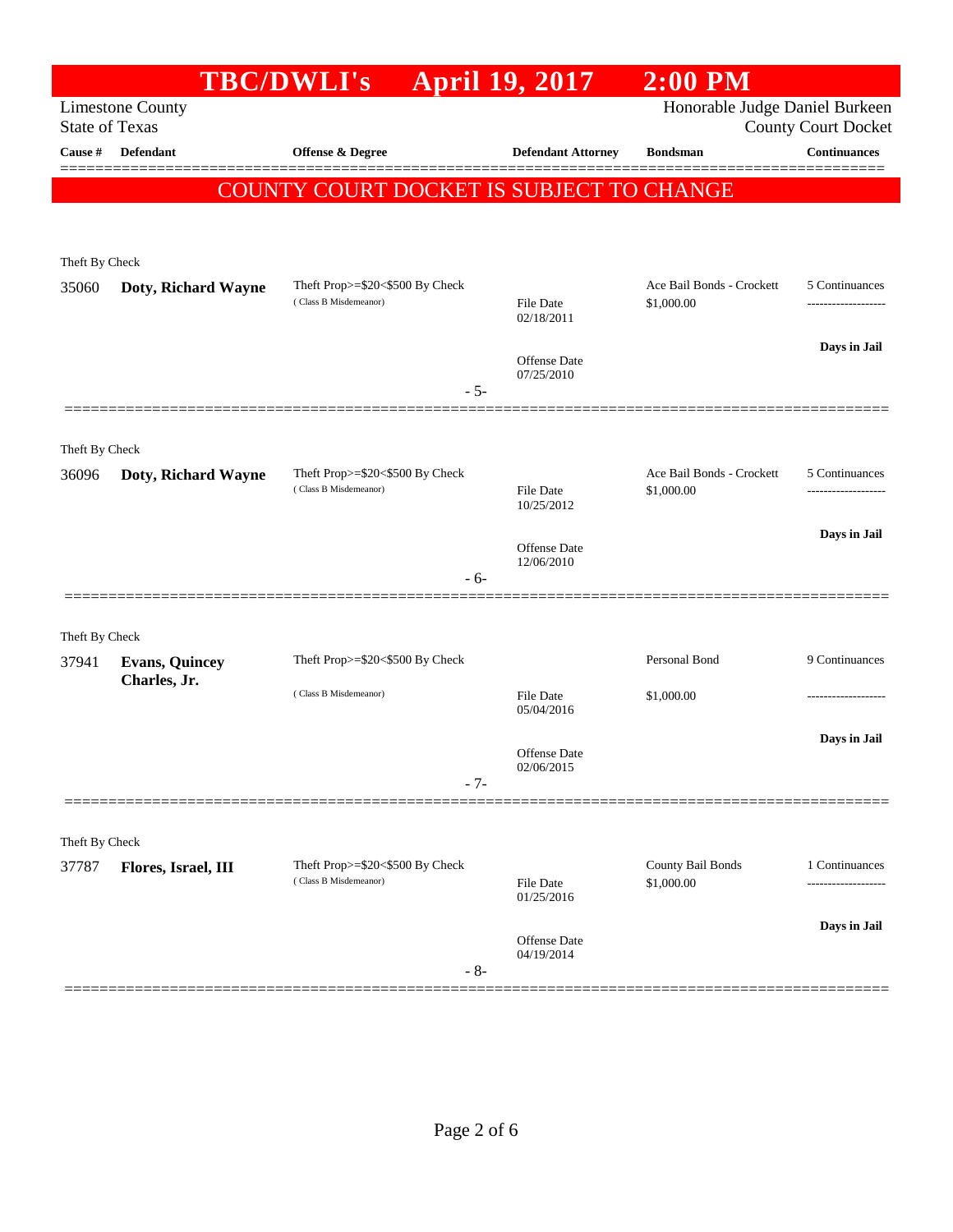|                                                                                                                  |                                  | <b>TBC/DWLI's</b>                                        | <b>April 19, 2017</b>                          | $2:00$ PM                   |                     |
|------------------------------------------------------------------------------------------------------------------|----------------------------------|----------------------------------------------------------|------------------------------------------------|-----------------------------|---------------------|
| Honorable Judge Daniel Burkeen<br><b>Limestone County</b><br><b>State of Texas</b><br><b>County Court Docket</b> |                                  |                                                          |                                                |                             |                     |
| Cause #                                                                                                          | <b>Defendant</b>                 | Offense & Degree                                         | <b>Defendant Attorney</b>                      | <b>Bondsman</b>             | <b>Continuances</b> |
|                                                                                                                  |                                  | <b>COUNTY COURT DOCKET IS SUBJECT TO CHANGE</b>          |                                                |                             |                     |
|                                                                                                                  |                                  |                                                          |                                                |                             |                     |
| Theft By Check                                                                                                   |                                  |                                                          |                                                |                             |                     |
| 37877                                                                                                            | Garcia, Jose                     | Theft Prop >=\$100<\$750<br>(Class B Misdemeanor)        | Reed, Benjie<br>File Date<br>03/31/2016        | Reed, Benjie<br>\$1,000.00  | 8 Continuances      |
|                                                                                                                  |                                  | $-9-$                                                    | <b>Offense Date</b><br>10/01/2015              |                             | Days in Jail        |
|                                                                                                                  |                                  |                                                          |                                                |                             |                     |
| Theft By Check                                                                                                   |                                  |                                                          |                                                |                             |                     |
| 37945                                                                                                            | <b>Groves, William</b>           | Theft Prop>=\$20<\$500 By Check<br>(Class B Misdemeanor) | Reed, Justin<br><b>File Date</b><br>05/04/2016 | Reed, Justin<br>\$1,000.00  | 10 Continuances     |
|                                                                                                                  |                                  |                                                          | <b>Offense</b> Date<br>08/23/2014              |                             | Days in Jail        |
|                                                                                                                  |                                  | $-10-$                                                   |                                                |                             |                     |
| <b>Review Hearing</b>                                                                                            |                                  |                                                          |                                                |                             |                     |
| 37971                                                                                                            | <b>Jones, Toderick</b><br>Lamont | Driving W/Lic Inv W/Prev<br>Conv/Susp/W/O Fin Res        |                                                | County Bail Bonds           | 8 Continuances      |
|                                                                                                                  |                                  | (Class B Misdemeanor)                                    | File Date<br>05/19/2016                        | \$2,500.00                  | --------------      |
|                                                                                                                  |                                  |                                                          | Offense Date<br>01/28/2016                     |                             | Days in Jail        |
|                                                                                                                  |                                  | $-11-$                                                   |                                                |                             |                     |
| Theft By Check                                                                                                   |                                  |                                                          |                                                |                             |                     |
| 36663                                                                                                            | Latham, Jimmie                   | Theft Prop>=\$20<\$500 By Check<br>(Class B Misdemeanor) | <b>File Date</b><br>10/29/2013                 | Personal Bond<br>\$1,000.00 | 1 Continuances      |
|                                                                                                                  |                                  |                                                          | Offense Date<br>05/23/2012                     |                             | Days in Jail        |
|                                                                                                                  |                                  | $-12-$                                                   |                                                |                             |                     |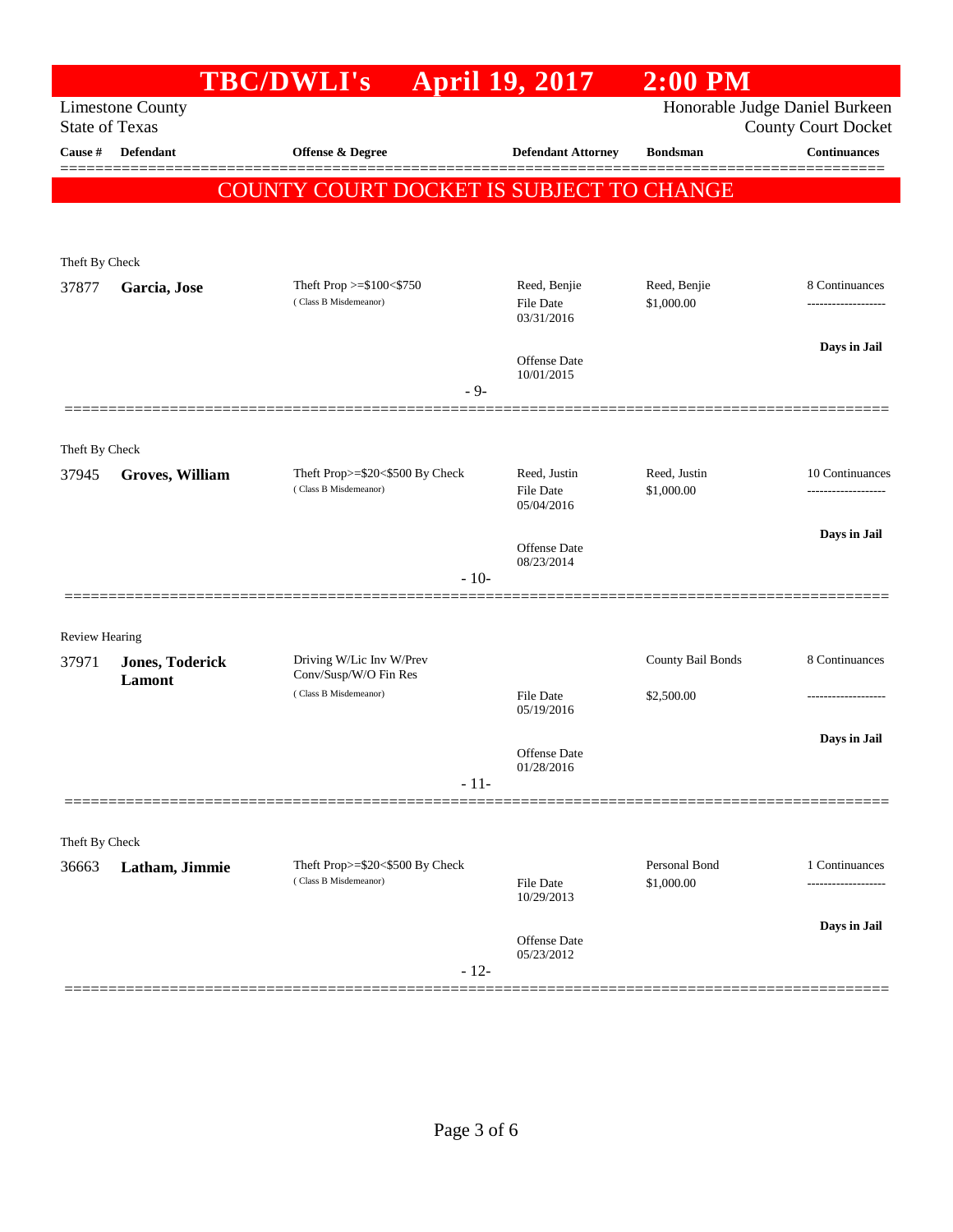## **TBC/DWLI's April 19, 2017 2:00 PM** Limestone County Honorable Judge Daniel Burkeen State of Texas County Court Docket **Cause # Defendant Offense & Degree Defendant Attorney Bondsman Continuances** ============================================================================================== COUNTY COURT DOCKET IS SUBJECT TO CHANGE Hearing On Motion To Revoke Probation 37477 **Martinez-Palacios, Alvaro** Driving While Intoxicated Bac >=0.15; Motion To Revoke Probation Personal Bond 1 Continuances  $( Class A Misdemeanor; Class A Misdemeanor)$   $File Date$   $$1,000,00$ 05/08/2015 **Days in Jail**  Offense Date 04/05/2015; 12/30/2016 - 13- ============================================================================================== Theft By Check 37978 **Price, Twamocka** Theft Prop>=\$20<\$500 By Check Personal Bond 9 Continuances ( Class B Misdemeanor) File Date \$1,000.00 ------------------- 05/23/2016 **Days in Jail**  Offense Date 09/15/2014 - 14- ============================================================================================== Theft By Check 37979 **Price, Twamocka** Theft Prop>=\$20<\$500 By Check Personal Bond 9 Continuances<br>
(Class B Misdemeanor) File Date \$1,000.00 **Price, Twamocka** (Class B Misdemeanor) ( Class B Misdemeanor) File Date \$1,000.00 ------------------- 05/23/2016 **Days in Jail**  Offense Date 09/11/2014 - 15- ============================================================================================== Review Hearing 38142 **Saldivar, Saul** Driving W/Lic Inv W/Prev Conv/Susp/W/O Fin Res County Bail Bonds 4 Continuances  $( Class B \nMisdeneanor)$  File Date  $$1,500.00$ 08/23/2016 **Days in Jail**  Offense Date 06/29/2016 - 16- ==============================================================================================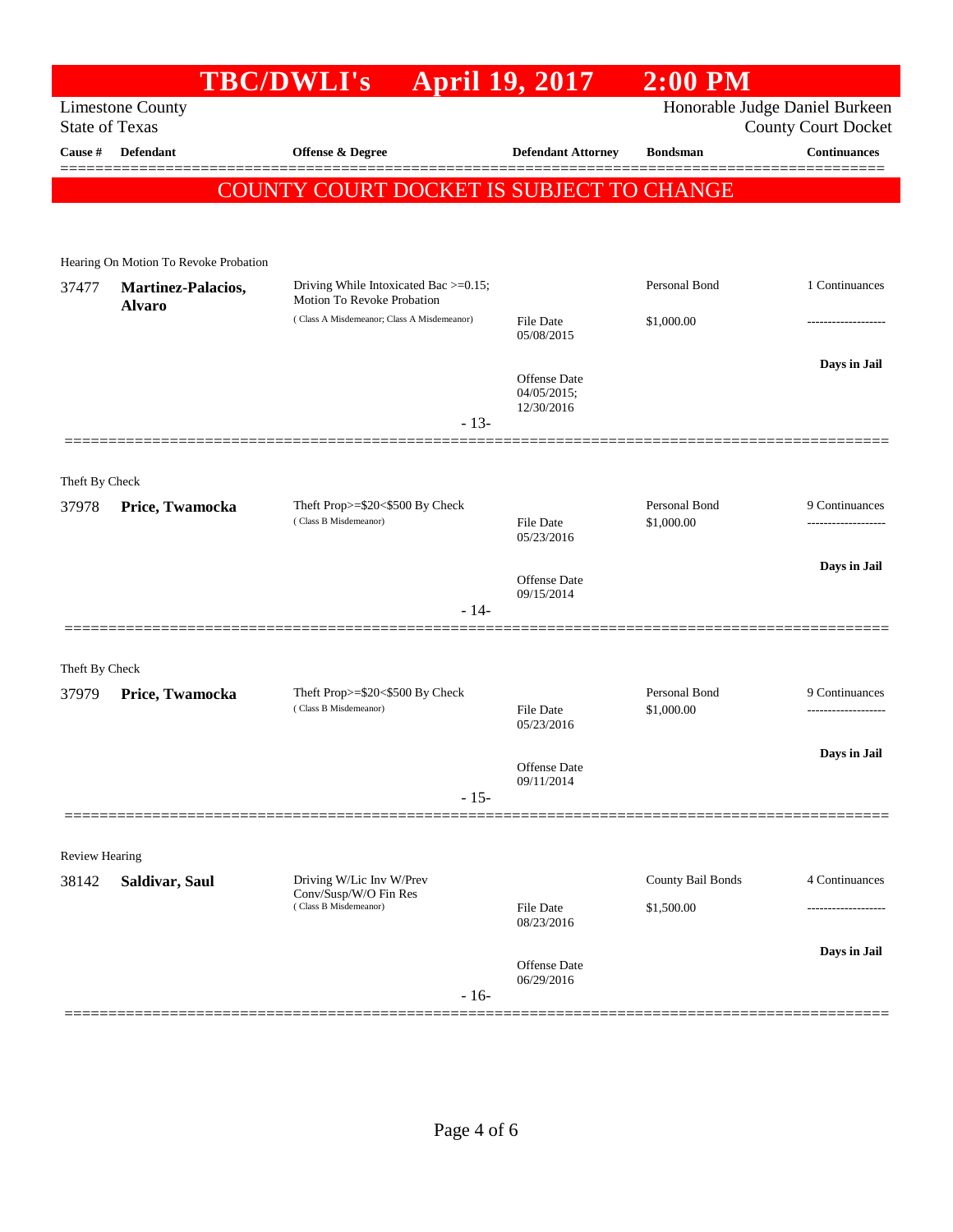|                         |                             | <b>TBC/DWLI's</b>                                                  | <b>April 19, 2017</b>             | $2:00$ PM                   |                                                              |
|-------------------------|-----------------------------|--------------------------------------------------------------------|-----------------------------------|-----------------------------|--------------------------------------------------------------|
| <b>State of Texas</b>   | <b>Limestone County</b>     |                                                                    |                                   |                             | Honorable Judge Daniel Burkeen<br><b>County Court Docket</b> |
| Cause #                 | <b>Defendant</b>            | Offense & Degree                                                   | <b>Defendant Attorney</b>         | <b>Bondsman</b>             | <b>Continuances</b>                                          |
|                         |                             | <b>COUNTY COURT DOCKET IS SUBJECT TO CHANGE</b>                    |                                   |                             |                                                              |
|                         |                             |                                                                    |                                   |                             |                                                              |
| Theft By Check<br>37839 | <b>Sherrod, David Keith</b> | Theft Prop>=\$20<\$500 By Check                                    |                                   | Personal Bond               | 9 Continuances                                               |
|                         |                             | (Class B Misdemeanor)                                              | File Date<br>02/24/2016           | \$1,000.00                  |                                                              |
|                         |                             |                                                                    | <b>Offense Date</b><br>04/30/2014 |                             | Days in Jail                                                 |
|                         |                             | $-17-$                                                             |                                   |                             |                                                              |
| Theft By Check          |                             |                                                                    |                                   |                             |                                                              |
| 36705                   | Webb, Jessie Loraine        | Theft Prop>=\$20<\$500 By Check<br>(Class B Misdemeanor)           |                                   | Personal Bond               | 9 Continuances                                               |
|                         |                             |                                                                    | File Date<br>11/05/2013           | \$1,000.00                  |                                                              |
|                         |                             |                                                                    | Offense Date                      |                             | Days in Jail                                                 |
|                         |                             | $-18-$                                                             | 02/11/2013                        |                             |                                                              |
|                         |                             |                                                                    |                                   |                             |                                                              |
| <b>Review Hearing</b>   |                             |                                                                    |                                   |                             |                                                              |
| 36865                   | Webb, Jessie Loraine        | Bail Jumping And Fail To Appear<br>(Class A Misdemeanor)<br>$-19-$ | File Date                         | Personal Bond<br>\$1,000.00 | 9 Continuances                                               |
|                         |                             |                                                                    | 02/28/2014                        |                             |                                                              |
|                         |                             |                                                                    | <b>Offense</b> Date               |                             | Days in Jail                                                 |
|                         |                             |                                                                    | 02/19/2014                        |                             |                                                              |
|                         |                             |                                                                    |                                   |                             |                                                              |
| Theft By Check          |                             |                                                                    |                                   |                             |                                                              |
| 37155                   | Webb, Jessie Loraine        | Theft Prop>=\$20<\$500 By Check<br>(Class B Misdemeanor)           | <b>File Date</b><br>09/17/2014    | Personal Bond<br>\$1,000.00 | 9 Continuances                                               |
|                         |                             |                                                                    |                                   |                             | Days in Jail                                                 |
|                         |                             | $-20-$                                                             | Offense Date<br>06/22/2013        |                             |                                                              |